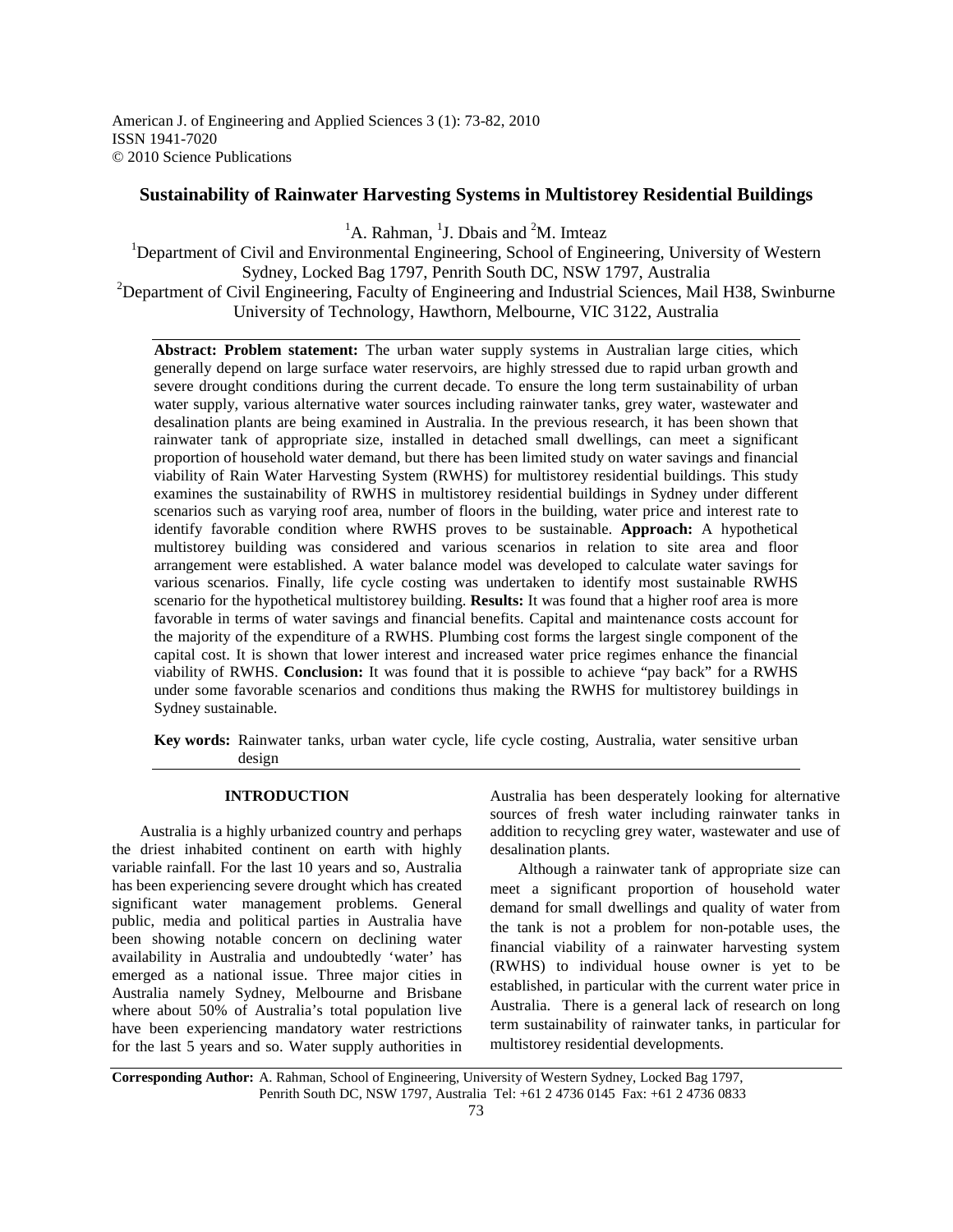Rainwater tanks can be traced back in Asia to about the 9th Century. In recent years, there has been notable research on rainwater tanks for small dwellings in Australia. For example, Coombes and Kuczera, (2003) evaluated the performance of 1-10 kL rainwater tanks for small dwellings in four Australian capital cities with mains water trickle top up used to supplement mains water supply for domestic toilet, laundry, hot water and outdoor usages. The results obtained from this study showed that the use of rainwater tanks resulted in considerable mains water savings in each city. Depending on roof area and number of occupants in the household, the use of rainwater tanks resulted in an annual mains water savings ranging from 18-55 kL for 1 kL rainwater tank and 25-144 kL for 10 kL rainwater tank.

 Grant and Hallmann, (2003) undertook a life cycle assessment for rainwater tanks of 600 and 2250 L to estimate the economic benefits and costs of the tanks from the consumer's perspective. The total saving for the household water bill was estimated to be around 29.6% for the 2250 L tank. They found that neither one of the two tanks paid back within 30 years with the existing water price. Coombes and Kuczera, (2003) demonstrated that a particular mix of source control techniques making use of rainwater tanks can produce significant economic benefits to the community, whilst maintaining high public health standards and also produce significant gains for the ecosystems that underpin the urban water cycle. Coombes and Kuczera, (2003) investigated the economic benefit of traditional base scenario for urban water cycle services and alternative scenarios that include rainwater tanks. They found that the economic benefits derived from the use of rainwater tanks vary with the price of mains water and the cost to augment mains water supply headwork systems. Lower interest favored the RWHS.

 Villarreal and Dixon, (2005) investigated the water savings potential of RWHS from large roof areas in Sweden. They found that 30% of mains water savings can be achieved from a 40  $m<sup>3</sup>$  tank if rainwater is used for toilet flushing and washing machine. Roebuck and Ashley, (2006) discussed the development of a computer based modeling and assessment tool for rainwater harvesting system intended for domestic, commercial, industrial and public buildings. They argued that many of the current methods of rainwater tank analysis overestimated the hydraulic efficiency and potential cost savings that are achievable with rainwater tanks. They estimated the life cycle costing of a fictitious school building with an estimated 65 years life cycle. The results were compared with the rainwater tank supplier's own assessment and it was discovered that the results obtained using their model were

significantly different from those provided by the supplier. The expected long term savings were £18, 370 over 65 years as opposed to £122,230 predicted by the supplier. The main factor of this discrepancy was the fact that interest rates were not considered by the supplier. The estimated payback period by the supplier was 10 years as opposed to 17 years by Roebuck and Ashley, (2006). A break down of the costs revealed that maintenance accounted for 26% of the total expenditure, capital costs contributed 31% and the mains top up comprised 40% of total expenditure. Mitchell and Rahman, (2006) found that RWHS is not financially viable for multistorey buildings in Sydney, Australia at the current water price. However, their cost estimate appears to be too conservative.

 Ghisi *et al*. (2007) investigated the water savings potential from rainwater harvesting system in Brazil and found that average potential for potable water savings range from  $12-79\%$  year<sup>-1</sup> for the cities analyzed. Ideal rainwater tank sizes for dwellings with low potable water demand range from about 2-20 kL depending on rainwater demand. For dwellings with high potable water demand, ideal rainwater tank sizes range from about 3-7 kL. The main conclusion drawn from the research was that the average potential for potable water savings in south-eastern Brazil is 41%. They concluded that rainwater tank capacity has to be determined for each location and dwelling as it depends strongly on potable water and rainwater demand.

 Most of the previous studies have found RWHS to be financially unrewarding under the current water price regime where water is supplied to urban residents at subsidized rate. This paper examines the sustainability of RWHS in a multistorey residential building in Sydney Australia to identify favorable condition where RWHS proves to be financially viable.

#### **MATERIALS AND METHODS**

 In this study, a hypothetical multistorey building was considered, assumed to be located in the Botany Bay Council in Sydney, Australia. To examine various scenarios with RWHS two different site areas were considered: 2000 and 4000  $m^2$  with roof areas of 800 and 1600  $m^2$ , respectively. For each of these two site areas, three different floor arrangements were considered assuming four apartments per floor and 3 persons per apartment: (a) Four floors with 16 apartments and 48 persons (b) 6 floors with 24 apartments and 72 persons (c) 8 floors with 32 apartments and 96 persons. Daily rainfall record over 60 years (January 1946 to December 2005) from Sydney Airport station was used to assess the performance of the RWHS.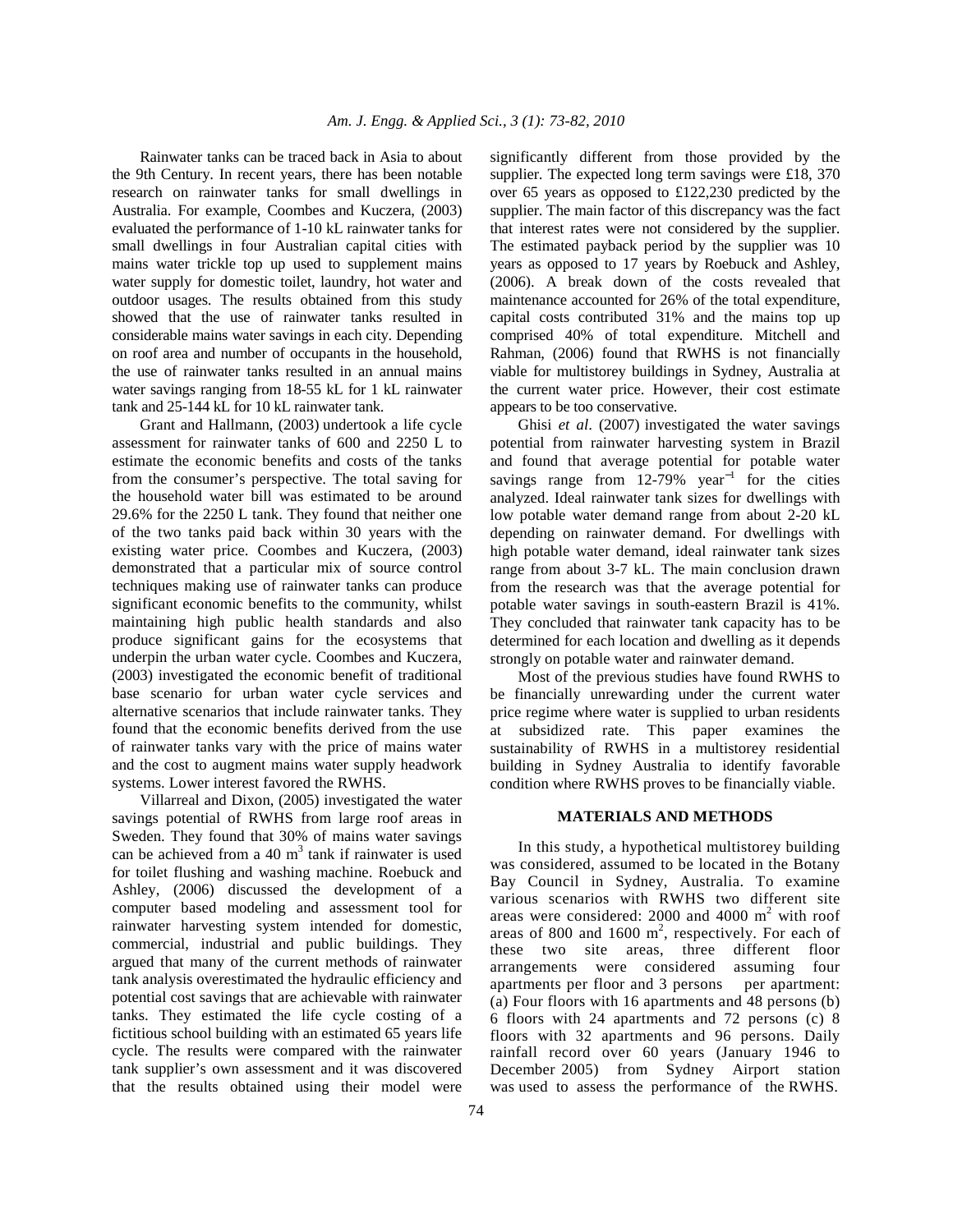|  |  | Am. J. Engg. & Applied Sci., 3 (1): 73-82, 2010 |  |  |  |  |
|--|--|-------------------------------------------------|--|--|--|--|
|--|--|-------------------------------------------------|--|--|--|--|

| Table 1: Estimated indoor water demand data |  |
|---------------------------------------------|--|
|                                             |  |

| Activity                                                   | Frequency                                                      | Water demand                                |
|------------------------------------------------------------|----------------------------------------------------------------|---------------------------------------------|
| Toilet flush (3A-rated dual flush) (6 L full flush)        | 3 equivalent full flush person <sup>-1</sup> day <sup>-1</sup> | 18 L person <sup>-1</sup> day <sup>-1</sup> |
| Toilet flush (other) (11 L full flush)                     | 3 equivalent full flush person <sup>-1</sup> day <sup>-1</sup> | 33 L person <sup>-1</sup> day <sup>-1</sup> |
| Washing machine (4A- or 5A-rated), 50 L load <sup>-1</sup> | $3$ washes week <sup>-1</sup>                                  | $50$ L load <sup>-1</sup>                   |
| Washing machine (other), $153 L load^{-1}$                 | $3$ washes week <sup>-1</sup>                                  | $153$ L load <sup>-1</sup>                  |

Table 2: Irrigation frequency for lawns in various months of the year

| Month                                 | Frequency of irrigation |
|---------------------------------------|-------------------------|
| Nov., Dec., Jan., Feb. and March      | 2 times in 7 days       |
| April and October                     | 1 time in 7 days        |
| May, June, July, August and September | 1 time in 14 days       |



Fig. 1: Water savings of various tank sizes as compared to 10 kL tank size for a multistorey residential building in Sydney with site area of 4000 m<sup>2</sup> and roof area of 1600 m<sup>2</sup>

Eroksuz *et al*. (2006) found that a rainwater tank of 70- 80 kL size would possibly be the most appropriate size to meet majority of the water demand in a typical multistorey building in Sydney (Fig. 1) and hence a 75 kL tank size was selected for the purpose of this study.

 The Building Sustainability Index (referred to as BASIX) for multi-unit buildings has been introduced by New South Wales Department of Planning, (2005). It is a web based tool that measures the potential performance of new residential dwellings against sustainability indices. BASIX requires all new houses to use up to 40% less potable water than the average one. This involves rainwater harvesting, use of various water efficient appliances in building such as 4A rated washing machine and dishwashers, 3A rated dual flush toilets, shower heads and taps and native, low-wateruse landscaping. Both BASIX and non-BASIX (i.e., traditional) approaches with RWHS are examined in this study.

**Water demand data:** In this study, it was assumed that rainwater would be used for toilet flushing and laundry (indoor water use) and car washing and irrigation (outdoor water use). The relevant water demand data were obtained from Sydney Water (water supply authority in Sydney) as summarized in Table 1 for indoor water use. It was assumed that the indoor water demand would remain unaffected by seasonal variations and the household occupancy rate would not vary from month to month in a year. Of the total unbuilt area, 40% was assumed to be impervious and the remaining 60% landscaped (40% garden area and 20% lawn area). The BASIX approach suggests the use of native and lowwater-use plants and lawns as opposed to the non-BASIX approach which typically includes non-native and less water-efficient plants. In BASIX approach, 10 mm irrigation once every week is considered to be adequate for native plants; however, for lawns 10 mm irrigation per application at varying frequencies (Table 2) depending on the month of the year is adopted. Sydney Water, (2006) further adds that mulching for plants can reduce evaporation by up to 70% thus reducing the required irrigation depth from 10 to 3 mm week $^{-1}$ . In this study, mulching for plants was considered only for the BASIX approach. Application of fertilizer for the lawn as recommended in the BASIX approach was also considered in this study which could reduce water demand by up to 30% (Sydney Water, 2006). The car washing demand was taken to be  $180$  L wash<sup>-1</sup> with the frequency of one wash every fortnight.

 All the rainfall reaching a roof does not enter into rainwater tank due to losses arising from factors such as surface wetting, evaporation, ponding in depressions, leaks, surface splashing and first flush retention. It was assumed that 85% of the total rainfall falling on the roof would enter into the tank. First flush can be described as a proportion of roof runoff requiring separation to minimize pollutants such as dust and leaves from entering into the tank. Following the guideline of the local city council, first flush volumes of 800 and 1,600 L were considered for the 800 and 1600  $m^2$  roof areas, respectively.

Life cycle costing data: The cost of rainwater tank and various accessories were obtained from local suppliers; price of an item was obtained from a number of local suppliers and the lowest price being selected. The capital cost represents the initial cost of installing the RWHS.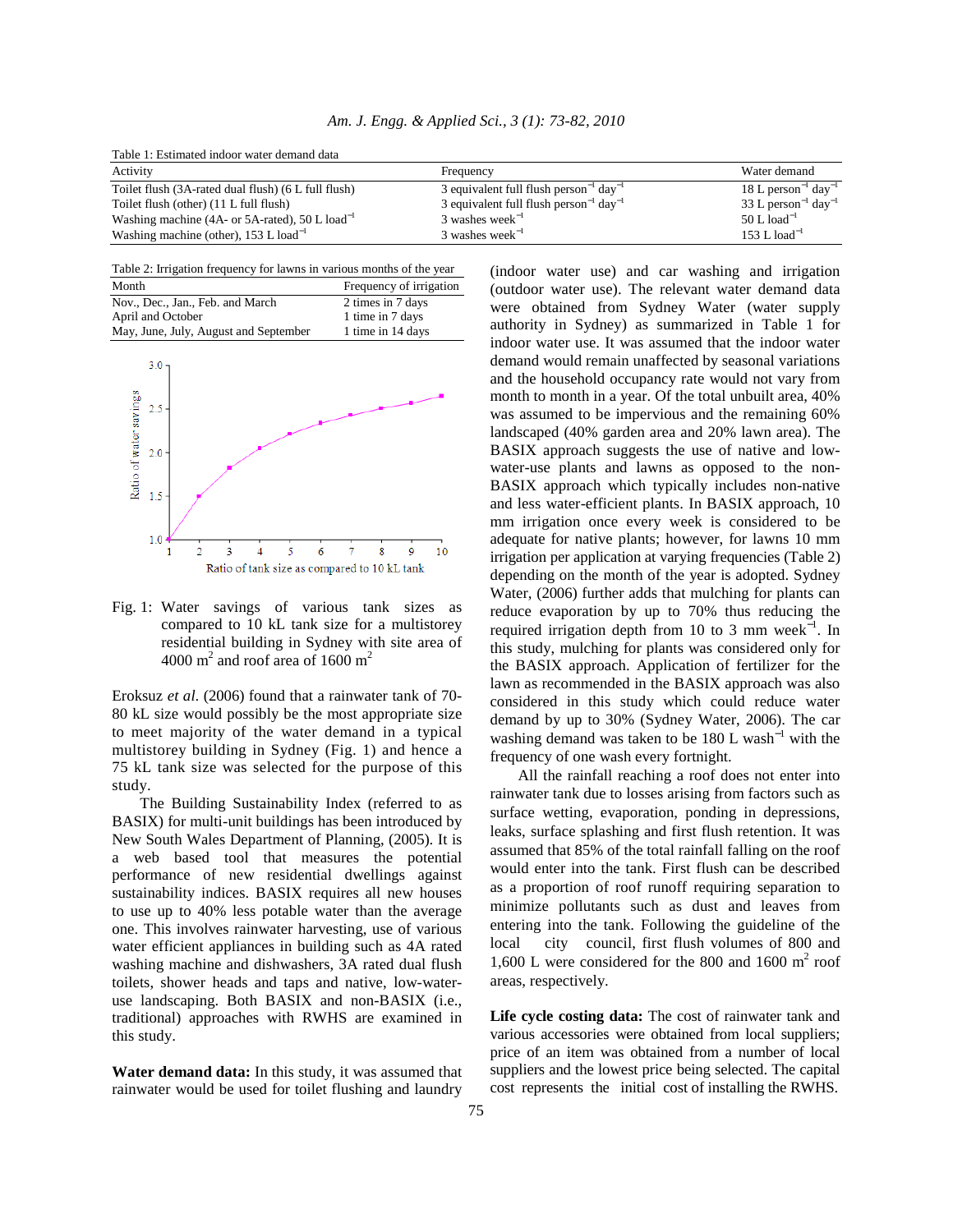|  |  | Am. J. Engg. & Applied Sci., 3 (1): 73-82, 2010 |  |  |  |  |
|--|--|-------------------------------------------------|--|--|--|--|
|--|--|-------------------------------------------------|--|--|--|--|

|             | Table 9. Accessories for KWTID |             |             |
|-------------|--------------------------------|-------------|-------------|
|             | Number                         | Cost        | Total       |
| Leaf eater  |                                | Aus\$59.95  | Aus\$239.80 |
| First flush |                                | Aus\$39.95  | Aus\$39.95  |
| Tank top up |                                | Aus\$255.00 | Aus\$255.00 |
| Tank screen |                                | Aus\$16.94  | Aus\$33.88  |
|             |                                | Total       | Aus\$568.63 |

Table 3: Accessories for RWHS

The 75 kL rainwater tank was assumed to comprise of three 25 kL rainwater tanks with a price of Aus\$2,690 for each tank. The total cost of the concrete base to support the tank was estimated to be Aus\$567 (assuming 20 MPa concrete, slab thickness of 100 mm and diameter of 11.01 m). Rainwater needs to be pumped from tank to upper floors for indoor use for which a vertical multi-stage pump was selected with following specifications: Davey V305 vertical multistage pressure system, flow rate 20 L min<sup>-1</sup>, 0.75 kW motor and cost Aus\$2,258. The outdoor pump for irrigation should be capable of coping with the inconsistent pressure due to varying water level in the tank; in this study, the selected outdoor pump had following specifications: 2HM4-DS automatic horizontal multi-stage pressure system, system flow rate 20 L min<sup>-1</sup>, 0.45 kW motor and cost Aus\$632.

 Apart from tank and pumps, some additional components are required for the RWHS to enhance water quality and to facilitate mains top up. These accessories are fitted to the rainwater tank, downpipes and/or gutters. One such accessory is leaf eater which has a primary and a secondary screen, the former filters out leaves and debris while the latter filters out mosquitoes and vermin, if any. The leaf eater is self cleaning and requires little maintenance. It was assumed that there would be 4 downpipes from the roof which would require 4 leaf eaters (at a price of Aus\$59.95 per leaf eater). Only one first flush device is necessary and is installed beyond the point where the downpipes combine into one pipe section that leads to the tank. The cost of a first flush device was estimated to be Aus\$39.95.

 A tank top up system facilitates a dual supply of water i.e., it ensures that there is a minimum supply of water in the tank. The system utilizes a valve that when activated introduces mains water to the tank. The tank top up automatically ceases once the water level reaches the designated minimum level which in this case was assumed to be of 20% of tank capacity. The cost of the tank top up system was estimated to be Aus\$255. Tank screens are generally fitted to all openings to and from the rainwater tank which provide the last line of defence in keeping pests out of the tank.

| Table 4: Cost for downpipe |  |  |  |
|----------------------------|--|--|--|
|                            |  |  |  |

|        | Roof area $(m^2)$ Length $(m)$        | Diameter (mm) | $Cost m^{-1}$ | Total cost     |
|--------|---------------------------------------|---------------|---------------|----------------|
| 800    | 120                                   | 100           | Aus\$45.75    | Aus\$5,490     |
| 1600   | 200                                   | 100           | Aus\$45.75    | Aus\$9,150     |
|        | Table 5: Total plumbing cost for RWHS |               |               |                |
|        | Roof area $(m2)$                      |               |               |                |
| Floors | 800                                   |               |               | 1,600          |
| 4      | Aus\$15,813.20                        |               |               | Aus\$22,929.20 |
| 6      | Aus\$19,806.80                        |               |               | Aus\$28,458.80 |

Two tank screens are required to be fitted, one for the tank inlet and the other for the overflow outlet; the cost of this device was estimated to be Aus\$16.94 per piece. Table 3 provides a summary of the required accessories and associated costs. The RWHS requires additional and larger down pipes and a separate internal reticulation system for the toilet and laundry. Downpipes are necessary to convey stormwater from the roof regardless of whether or not a rainwater tank is installed. There are, however, some additional costs as the downpipe has to divert the runoff to a single point. As a result, the diameter of the downpipe has to be larger than normal downpipes. The details of the downpipes are presented in Table 4.

 The pipe system conveying the harvested rainwater to various appliances was assumed to run through the same service duct as the potable water pipe. Assuming floor height of 4 m and the appliances being located to the furthest point away from the service duct, a conservative cost estimate was made. Piping is also required to link the rainwater tank with the building and to each floor; an estimate was made for each scenario assuming 4 m of floor height, it was assumed that 20 mm diameter polyethylene pipe would be used having a price of Aus\$19.20 m<sup>-1</sup>. It was estimated that it would take 16 h by a plumber (at a rate of Aus\$55.00  $h^{-1}$ ) to complete the additional works associated with the RWHS. The total plumbing costs including labor for each scenario are presented in the Table 5. It was estimated that it would take an electrician four hours to install the pumps (at a rate of Aus\$50.00  $h^{-1}$ ). Sydney Water offers a rebate for rainwater tanks with the amount depending on the size of the tank and whether or not it is plumbed into the toilet and washing machine. The RWHS considered in this study is eligible for an Aus\$650 rebate. The summary of the capital costs for the RWHS is presented in Table 6.

**Maintenance and operating cost:** Routine maintenance is required to ensure that the RWHS operates smoothly and the water quality remains acceptable. The general maintenance routine varies from site to site with some sites requiring more frequent maintenance due to causes such as overhanging trees.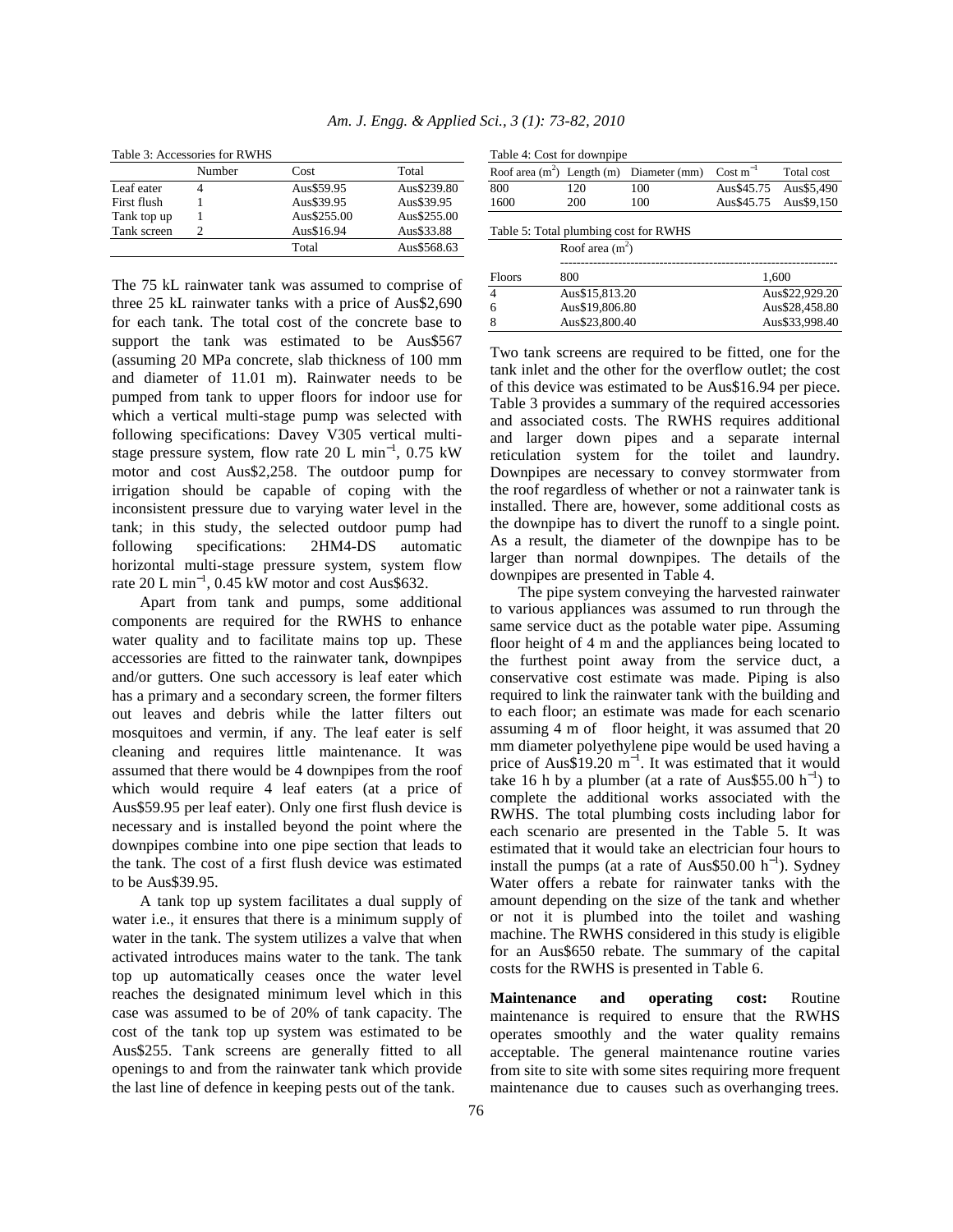| Item                    | Cost           |
|-------------------------|----------------|
| Rainwater tank          | Aus\$6,800.00  |
| Concrete base           | Aus\$422.30    |
| Pump (indoor)           | Aus\$2,258.30  |
| Pump (outdoor)          | Aus\$632.50    |
| Fittings                | Aus\$568.63    |
| Plumbing $cost + labor$ | As per Table 5 |
| Electrician             | Aus\$200.00    |
| Sydney water rebate     | Aus\$650.00    |

Table 7: Summary of annual maintenance costs for RWHS

| Item                            | Number $year^{-1}$ Rate |                        | Total                   |
|---------------------------------|-------------------------|------------------------|-------------------------|
| Clean roof, gutters and inlets  | 1.00                    |                        | Aus\$85.00 Aus\$212.50  |
| Desludge tank                   | 0.33                    | Aus\$170.00 Aus\$56.10 |                         |
| Pump maintenance (indoor)       | 1.00                    |                        | Aus\$112.92 Aus\$112.92 |
| Pump maintenance (outdoor) 1.00 |                         | Aus\$31.63 Aus\$31.63  |                         |
| Total                           |                         |                        | Aus\$413.14             |

The accessories with rainwater tanks are self-cleaning and therefore require little maintenance. It is generally advised that cleaning of roof, gutter, first flush device and inlets should be carried out on average once every six months. However, since this study deals with a multistory building which would unlikely have overhanging trees, it was assumed that once a year cleaning of various components of the RWHS would be adequate; it was assumed that it would take two persons three hours to perform this. Desluding of rainwater tanks are generally required once every 2 or 3 years. In this study, it was assumed that it would take two persons 1 h to desludge the three rainwater tanks once every 3 years. Annual pump maintenance cost was estimated to be 5% of the purchase price of the pump. The total maintenance costs for the RWHS are summarized in Table 7.

## **Pump operation cost was estimated using following two equations:**

|      | Pump running $=$ Water demand (indoor or outdoor)/    |     |
|------|-------------------------------------------------------|-----|
| time | flow rate of pump                                     | (1) |
|      | Pump operating $=$ Pump running time*motor power*cost |     |

| cost |  |  | of electricity*number of days year <sup>-1</sup> | (2) |
|------|--|--|--------------------------------------------------|-----|

 It was assumed that the rainwater tank, accessories and the plumbing including the downpipes, with proper maintenance as indicated above would not require replacement during the life cycle of the RWHS. The pumps, however, would require replacement and it was assumed that the indoor pump would need to be replaced once every 10 years while the outdoor pump, which operates for less hours in a day than the indoor pump, would need replacement once every 15 years.

 The life of the RWHS was assumed to be 60 years and the base year was taken to be 2006 i.e., in conducting the life cycle cost analysis, all the future costs associated with the RWHS such as maintenance and benefit were discounted to 2006 values. For this, three different discount rates were adopted: 5, 7.5 and 10%. Inflation rate was used to estimate future cost of an item/service, although future prices of some items can increase in a rate faster than the inflation rate. The official inflation rate according to the Reserve Bank of Australia (2006) was 3.9% per annum as of September 2006, which was an unusually high figure driven by higher fuel cost and hence the inflation rate excluding volatile items of 2.6% per annum was adopted in this study. Due to the prolonged drought and the dwindling water supplies in Sydney, future water price is expected to rise at a rate higher than the current inflation rate and hence to estimate possible future water price, three different inflation rates were considered: 2.6, 3.5 and 4.5% per annum. This would provide an opportunity to see what water price would make a RWHS financially viable. The Goods and Services Tax (GST) of 10% was applied to the operating costs and to the cost of water as required by Australian government. The local electricity cost was 11.9215 cents kwh<sup>-1</sup> as at September 2006 and the future price of electricity was assumed to rise with the rate of inflation of 2.6%. The mains water price was obtained from Sydney Water, Aus\$1.264 kL−<sup>1</sup> for the first 100 kL per quarter and Aus\$1.634 kL−<sup>1</sup> for the excess amount.

**Benefits of RWHS:** The benefit of the RWHS is derived from the cost of water saved due to having a RWHS in the building. However, the current mains water price generally does not reflect the full cost of water because most of the water supply infrastructures/systems have been built by public money and water price is fixed at a lower value than the 'actual cost'. Also, the RWHS can offer other benefits such as households fitted with the RWHS would be less affected by water restrictions and would be able to water their gardens and wash the cars on most of the days of the week. Also, RWHS offers added security to urban water supply system on the events of unforeseen failure of urban water supply systems for factors such as eutrophication and bacterial pollution of water reservoirs and terrorist attack. Also installation of RWHS in majority of the households in a city would result in deferral of infrastructure such as dams which would have been required if RWHS was not adopted. However, it is difficult to estimate the cost of these benefits and hence was not considered in this study which had certainly disfavored the financial benefits of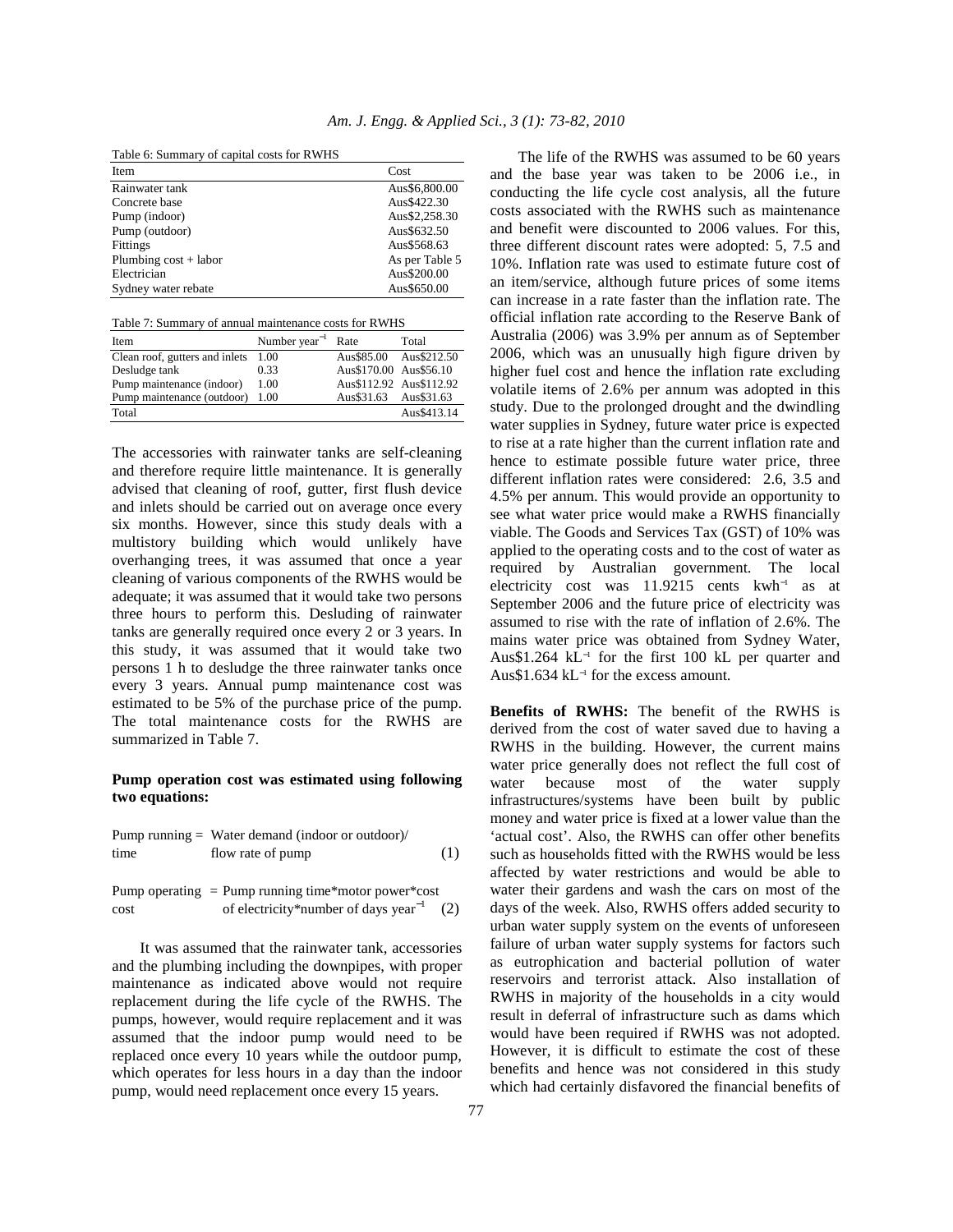the RWHS. These factors need to be kept in mind in the interpretation of the outcomes of this study.

**Method:** A 'continuous simulation type' water balance model was developed on daily time steps, which calculated the inflow to and outflow from the rainwater tank based on the water demand and rainfall data on a given day. The water demand in this study was assumed to be consisting of toilet flushing, laundry, car washing and irrigation demands as mentioned before, of which irrigation demand was difficult to estimate. This was due to the fact that on the days of rainfall and possibly on a number of subsequent days after rainfall, irrigation demand would be smaller than normal days. In order to account for this, following approximate but simple procedures were adopted: (i) For 1 day of rainfall, there should be no irrigation during the day but irrigation would resume on the next day. (ii) For 1-7 days of consecutive rainfall, there should be no irrigation during the rainfall days plus none for the equal number of previous days of consecutive rainfall. (iii) For 8-21 days of consecutive rainfall, there should be no irrigation during the rainfall days plus no irrigation for the equal number of previous days of consecutive rainfall up to 7 days. The water demand today is then calculated by adding the indoor demand, car washing demand and the required irrigation (garden and lawn) demand for the day.

 From the water balance model, following output values were estimated on a daily basis: (i) net rainfall entering into the tank (ii) water in the tank (ii) water demand (iii) mains top up and (iv) water savings. The mains top up is the amount of water needed to top up the rainwater tank to the specified minimum level. The water savings is simply the difference between the water usage and the mains top up required.

 Life cycle costing is the process of assessing the cost of a product over its life cycle or portion thereof (ASNZS, 1999). Life cycle cost is the sum of acquisition cost and ownership cost of a product over its life cycle. All past, present and future cash flows identified in the life cycle costing are converted to present value dollars and are a function of discount rates. This study uses the concept of nominal cost (the expected price that will be paid when a cost is due to be paid, including estimated changes in price due to changes in efficiency, inflation/deflation, technology and the like) and nominal discount rate (the rate to use when converting nominal costs to discounted costs). To convert a nominal cost  $(C_N)$  to discounted cost  $(C_D)$ , following equation is used (ASNZS, 1999):

$$
C_{\rm p} = C_{\rm N} \times \left(\frac{1}{\left(1 + d_{\rm n}\right)^y}\right) \tag{3}
$$

Where:

 $d_n$  = The nominal discount rate per annum

 $y =$ The appropriate number of years

 The base year for the life cycle costing was assumed to be 2006.

#### **RESULTS**

 Estimated water demand data for BASIX and non-BASIX approaches and for various scenarios are shown Table 8 and 9 which show that the indoor water demand increases with the number of floors and the outdoor water demand increases with the site area as expected. It can also be seen that there is also a large difference in water usage between the BASIX and non-BASIX approaches mainly due to water efficient internal appliances in BASIX approach which reduce water use. The differences in irrigation water demand between BASIX and non-BASIX are due the mulching and fertilizer effects which are applied to plants and lawns in BASIX approach only which reduces water demand. Although, the costs for mulching and fertilizer in the BASIX approach is an additional cost over the non-BASIX approach, which however was ignored in this study.

 It was then examined whether the rainwater available from the tank can meet the demand on an annual basis (Fig. 2 and 3). Here the 'net water entering the tank' is the water which is available to meet the intended indoor and outdoor usages, which is referred to as 'rainwater availability'.

Table 8: Water demand day<sup>-1</sup> (BASIX)

| Site area $(m2)$                           | 2,000 |      |      | 4,000 |      |      |
|--------------------------------------------|-------|------|------|-------|------|------|
| Number of floors                           | 4     | 6    | 8    | 4     | 6    | 8    |
| Toilet demand (kL day <sup>-1</sup> )      | 0.86  | 1.30 | 1.73 | 0.86  | 1.30 | 1.73 |
| Laundry demand $(kL \, \text{day}^{-1})$   | 0.34  | 0.51 | 0.69 | 0.34  | 0.51 | 0.69 |
| Plant demand $(kL \, \text{day}^{-1})$     | 0.21  | 0.21 | 0.21 | 0.41  | 0.41 | 0.41 |
| Lawn demand $(kL \, \text{day}^{-1})$      | 0.31  | 0.31 | 0.31 | 0.62  | 0.62 | 0.62 |
| Car washing demand $(kL \text{ day}^{-1})$ | 0.21  | 0.31 | 0.41 | 0.21  | 0.31 | 0.41 |
| Total $(kL \, \text{day}^{-1})$            | 1.93  | 2.64 | 3.35 | 1.93  | 2.64 | 3.35 |

|  |  | Table 9: Water demand $day^{-1}$ (non-BASIX) |
|--|--|----------------------------------------------|
|  |  |                                              |

| Site area $(m2)$                             | 2,000 |             |      | 4,000 |      |      |
|----------------------------------------------|-------|-------------|------|-------|------|------|
|                                              |       |             |      |       |      |      |
| Number of floors                             | 4     |             | 8    |       |      | 8    |
| Toilet demand ( $kL$ day <sup>-1</sup> )     | 1.58  | 2.38 3.17   |      | 1.58  | 2.38 | 3.17 |
| Laundry demand $(kL \text{ day}^{-1})$       | 1.05  | 1.57 2.10   |      | 1.05  | 1.57 | 2.10 |
| Plant demand $(kL \, \text{day}^{-1})$       | 0.69  | $0.69$ 0.69 |      | 1.37  | 1.37 | 1.37 |
| Lawn demand $(kL \, \text{day}^{-1})$        | 0.45  | $0.45$ 0.45 |      | 0.89  | 0.89 | 0.89 |
| Car washing demand $(kL \, \text{day}^{-1})$ | 0.21  | 0.31        | 0.41 | 0.21  | 0.31 | 0.41 |
| Total $(kL \text{ day}^{-1})$                | 3.98  | 5.40        | 6.82 | 3.98  | 5.40 | 6.82 |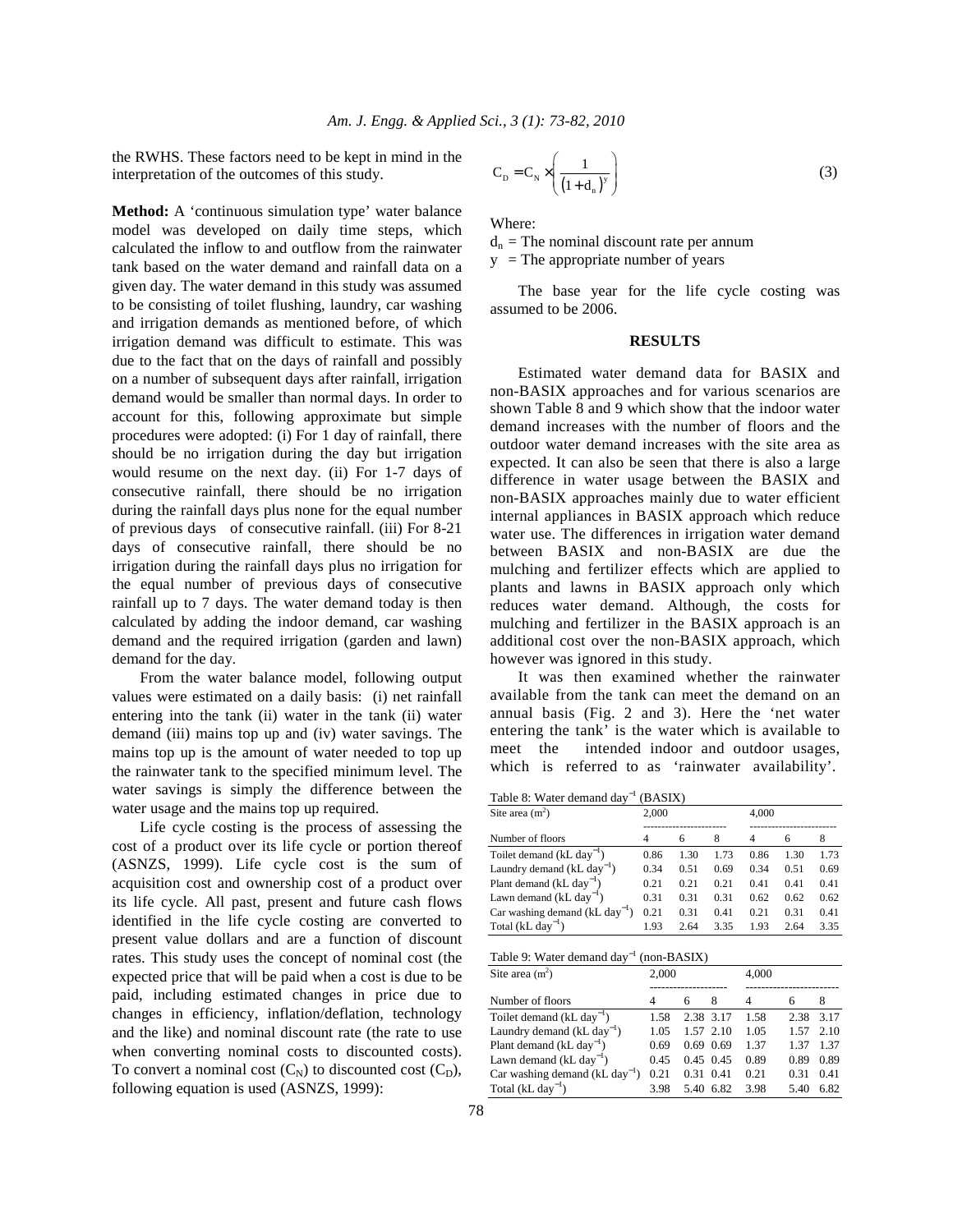

Fig. 2: Water availability in rainwater tank Vs water demand (BASIX and  $2,000 \text{ m}^2$  site area)



Fig. 3: Water availability in rainwater tank Vs water demand (Non-BASIX and  $2,000 \text{ m}^2$  site area)

It can be seen in Fig. 2 that for the 4 floor BASIX building with  $2,000 \text{ m}^2$  site area annual rainwater availability exceeds the annual water demand for more than 50% of the years during the period of modeling of 60 years. It however does not mean that the mains top up is not required for the years where the annual rainwater availability exceeds the annual water demand since all the rainwater entering into the tank cannot be utilized in many cases due to overflow from the tank which is likely to happen during most intense rainfall events. For the 6 floor building, the 'water availability' exceeds the annual water demand for only a few times during the 60 years period and for the 8 floor building this happens only once. These mean that in general mains top up would increase with increasing floor numbers. For Non-BASIX approach, it can be seen from Fig. 3 that the annual water availability exceeds the water demand only once for the 4 floor scenario and none for the 6 floor and 8 floor scenarios.

 It can be seen in Fig. 4 that with the larger area (site area  $4,000 \text{ m}^2$  and roof area 1600 m<sup>2</sup>), the 'water availability' far exceeds the water demand for the majority of the years for the 4 and 6 floor scenarios. In fact, the 'water availability' exceeds the water demand for 58, 48 and 32 years out of 60 years for the 4 floor, 6 floor and 8 floor cases, respectively.



Fig. 4: Water availability in rainwater tank Vs water demand (BASIX and  $4,000 \text{ m}^2$  site area)



Fig. 5: Water availability in rainwater tank Vs water demand (Non-BASIX and  $4,000 \text{ m}^2$  site area)

Table 10: Average annual mains top up required (kL) and percentage

| increase as compared to 4 floor case |               |                  |            |             |  |  |
|--------------------------------------|---------------|------------------|------------|-------------|--|--|
|                                      |               | Number of floors |            |             |  |  |
|                                      | Site          |                  |            |             |  |  |
| Scenario                             | area $(km^2)$ |                  | 6          | 8           |  |  |
| <b>BASIX</b>                         | 2,000         | 136              | 329 (141%) | 553 (306%)  |  |  |
|                                      | 4,000         | 94               | 229 (143%) | 402 (327%)  |  |  |
| Non-BASIX                            | 2,000         | 641              | 1126 (75%) | 1626 (153%) |  |  |
|                                      | 4,000         | 565              | 986 (74%)  | 1441 (155%) |  |  |

These show the advantage of having a larger roof area which can catch greater rainfall volume than a smaller roof area. Fig. 5 shows that as the water demand increases with the non-BASIX approach, the 'water availability' is unable to meet the annual demand. Despite the larger roof area, the 'water availability' exceeds annual demand for only 18, 2 and 0 times for 4, 6 and 8 floors cases. These results show that in BASIX approach, RWHS can provide water more reliably over the years than the non-BASIX approach in particular for larger roof areas.

 The annual average mains top up over the 60 years period is shown in Table 10 which show that the mains top up volume increases with increased floor numbers with the 8 floor case requiring significantly greater mains top up volume than the 4 and 6 floor cases. Generally, 6 and 8 floor cases require 2-4 times higher top up volumes than the 4 floor case.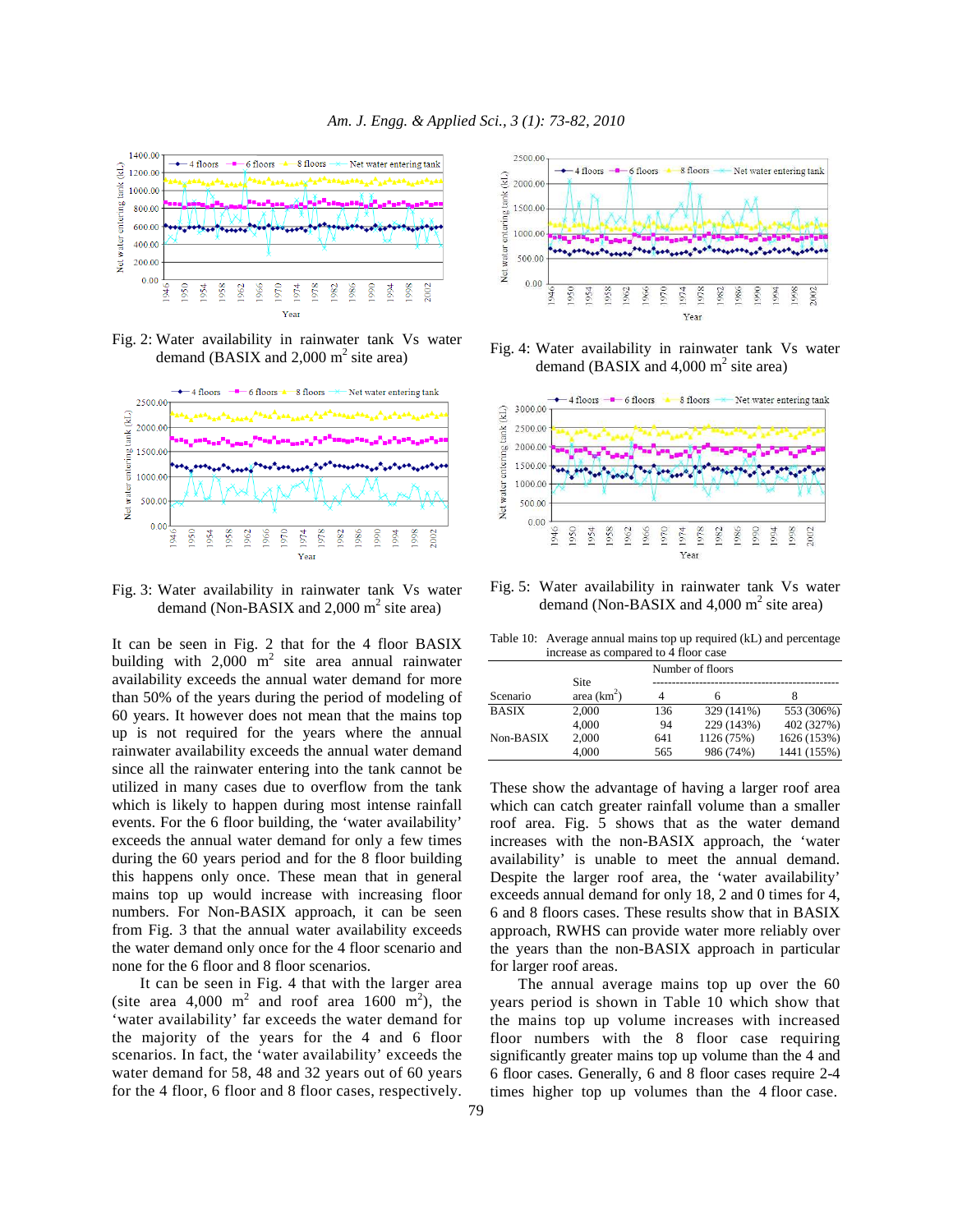|              |                    | Number of floors |     |     |
|--------------|--------------------|------------------|-----|-----|
| Scenario     | Site area $(km^2)$ |                  |     | 8   |
| <b>BASIX</b> | 2.000              | 446              | 511 | 545 |
|              | 4.000              | 554              | 678 | 762 |
| Non-BASIX    | 2,000              | 546              | 579 | 598 |
|              | 4.000              | 773              | 870 | 934 |

|  |  |  | Am. J. Engg. & Applied Sci., 3 (1): 73-82, 2010 |
|--|--|--|-------------------------------------------------|
|--|--|--|-------------------------------------------------|

Table 12: Capital costs of RWHS for different scenarios Number of floors

|                      | 1.9411001.9110010 |             |             |  |  |  |
|----------------------|-------------------|-------------|-------------|--|--|--|
|                      |                   |             |             |  |  |  |
| Site area $(km^2)$ 4 |                   | h           |             |  |  |  |
| 2.000                | Aus\$27.459       | Aus\$31.453 | Aus\$35,446 |  |  |  |
| 4,000                | Aus\$34.575       | Aus\$40.105 | Aus\$45.634 |  |  |  |

Table 13: Pump operation cost for each scenario (Aus\$)

|              |                      | Number of floors |             |             |  |
|--------------|----------------------|------------------|-------------|-------------|--|
| Scenario     | Site area $(km^2)$ 4 |                  | 6           |             |  |
| <b>BASIX</b> | 2.000                | Aus\$5.169       | Aus\$7.534  | Aus\$9,899  |  |
|              | 4.000                | Aus\$5.609       | Aus\$7.974  | Aus\$10,339 |  |
| Non-BASIX    | 2.000                | Aus\$11.312      | Aus\$16.472 | Aus\$21.632 |  |
|              | 4,000                | Aus\$12.304      | Aus\$17.464 | Aus\$22.624 |  |

There is also a significant increase in the mains top up volume (by about 3-6 folds) for the non-BASIX approach over the BASIX one. It is also noted that the mains top up volume decreases with increasing roof area e.g., approximately 40 and 15% decrease for BASIX and non-BASIX approaches respectively.

 Table 11 compares the average annual water savings for various cases which shows an increase in water savings with increasing floor numbers. The water savings also increase with an increased roof area. It can also be seen from Table 11 that the maximum water savings occur with the non-BASIX approach for the 8 floor case with a 4,000  $m^2$  site area. It is this scenario that is likely be the most viable option although the increased plumbing costs of the additional floors might offset the additional savings gained, which is investigated in the following section.

 It can be seen from Table 12 that the capital cost for the RWHS increases with the larger roof area and with the number of floors, which is due to the additional length of downpipes for the larger building and an increased plumbing cost. The capital costs were assumed to be the same for the BASIX and non-BASIX approaches. Table 13 shows that the pump operating cost increases when the water demand is higher i.e., with increased floor number and larger site area. The most significant increases occur between the BASIX and non-BASIX approaches where pump operation cost for the non-BASIX approach is about twice than the BASIX one.

 Benefit cost ratio (the ratio of total discounted benefit over total discounted cost of the RWHS over the 60 years life cycle) was obtained for all the cases.



Fig. 6: Breakdowns of whole life cycle costs

Table 14 and 15 present the results for two cases: (a) water price Aus\$1.264  $kL^{-1}$  and current inflation of 2.6% p.a. considered for all items including water price, which shows benefit/cost ratios in the range of 0.17-0.68 i.e., RWHS does not pay back in 60 years project life and (b) water price of Aus\$1.634  $kL^{-1}$ , 2.6% inflation rate for all items except water price (4.5% inflation rate was considered for water price) which produces benefit/cost ratio in the range of 0.44 and 1.39. At 5% nominal discount rate, RWHS shows a benefit that is greater than the associated costs. From the analysis, it was revealed that the most viable option was the 4 floor case using a non-BASIX approach with a site area of  $4,000 \text{ m}^2$  which gives a benefit/cost ratio of 1.39. For this scenario, the payback period occurred on the 38th year i.e., there would be real savings from 39th-60th year.

The  $2,000 \text{ m}^2$  site area had a lower benefit/cost ratio than the  $4,000 \text{ m}^2$  site area. In some cases, the benefit/cost ratio decreased with the number of floors somewhat offsetting the increased water savings obtained for the 6 and 8 floor buildings; the decrease in the benefit/cost ratio was a result of the increased plumbing cost associated with the 6 and 8 floor buildings. The benefit/cost ratio was smaller with the BASIX approach making the RWHS more financially viable in water hungry or non-BASIX compliant complexes.

 A break down of the different cost components for the most favorable scenario is presented in Fig. 6. It can be seen that the capital costs comprise the highest component with 66% whereas the maintenance costs are the second highest contributing 18%. The pump operating costs only contribute 5% of the total cost although when added to the pump capital, replacement and maintenance costs, the pump related expenditure rises to Aus\$9,872 or 19% of the total life cycle cost.

 A further breakdown of the capital costs are presented in Fig. 7. It can be seen that the plumbing costs make up 66% of the total capital cost.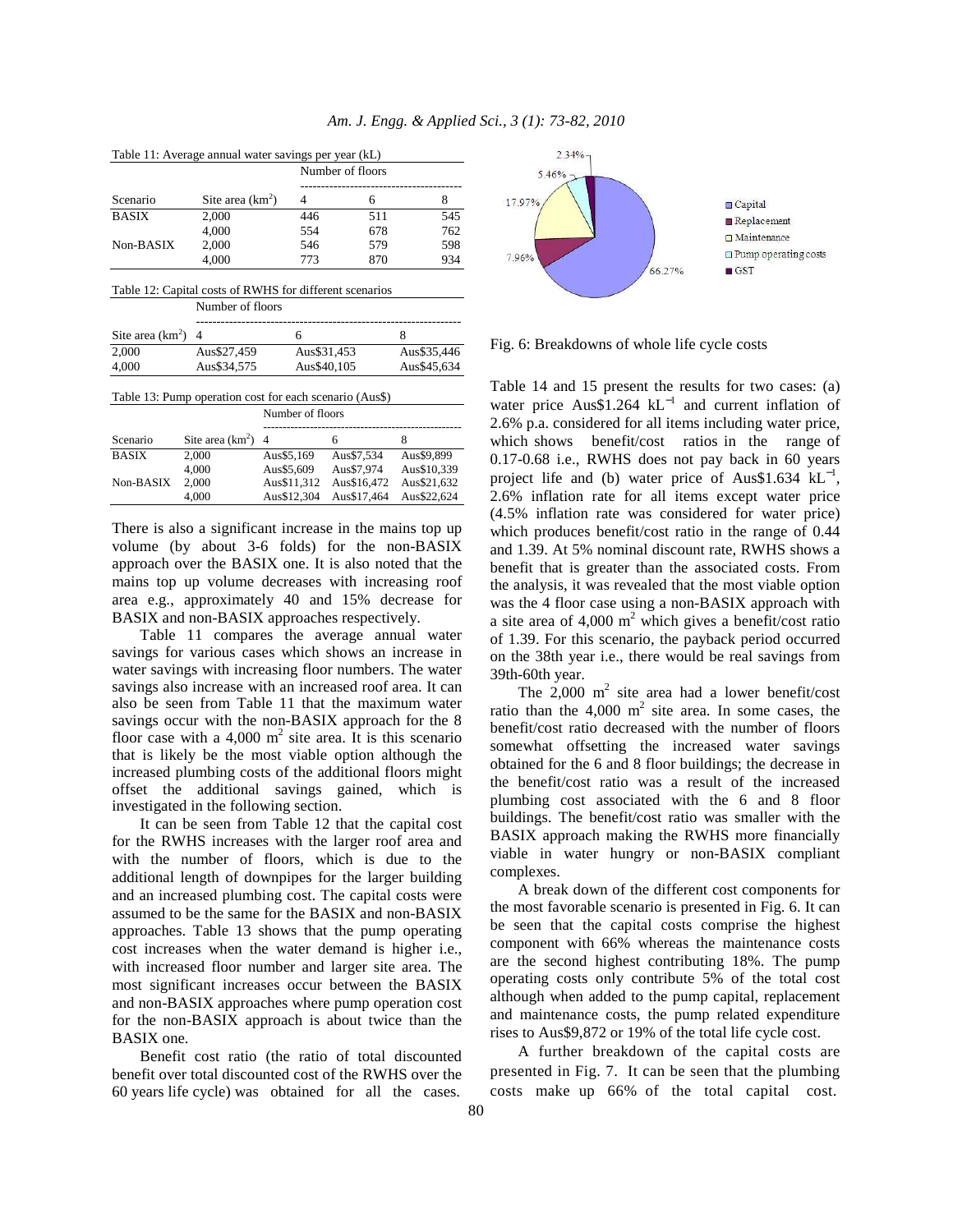|              |                      | Site area          |      |      |                    |      |      |  |
|--------------|----------------------|--------------------|------|------|--------------------|------|------|--|
|              | Discount rate $(\%)$ | Number of floors   |      |      |                    |      |      |  |
|              |                      | $2000 \text{ m}^2$ |      |      | $4000 \text{ m}^2$ |      |      |  |
|              |                      | 4                  |      |      |                    | h    |      |  |
| <b>BASIX</b> | 5.0                  | 0.47               | 0.49 | 0.48 | 0.50               | 0.55 | 0.55 |  |
|              | 7.5                  | 0.34               | 0.35 | 0.34 | 0.35               | 0.38 | 0.39 |  |
|              | 10.0                 | 0.26               | 0.27 | 0.26 | 0.27               | 0.29 | 0.29 |  |
| Non-BASIX    | 5.0                  | 0.56               | 0.53 | 0.50 | 0.68               | 0.68 | 0.65 |  |
|              | 7.5                  | 0.41               | 0.39 | 0.36 | 0.49               | 0.48 | 0.46 |  |
|              | 10.0                 | 0.32               | 0.30 | 0.28 | 0.37               | 0.36 | 0.35 |  |

### *Am. J. Engg. & Applied Sci., 3 (1): 73-82, 2010*

Table 14: Benefit/cost ratios at water price Aus\$1.264 kL<sup>-1</sup> and inflation rate of 2.6% p.a. for all items including water price

Table 15: Benefit/cost ratios at water price Aus\$1.634 kL<sup>-1</sup> and inflation rate of 2.6% pa for all items (inflation rate for water price: 4.5% pa)

|              |                      | Site area          |      |      |                    |      |      |  |  |  |
|--------------|----------------------|--------------------|------|------|--------------------|------|------|--|--|--|
|              |                      | Number of floors   |      |      |                    |      |      |  |  |  |
|              | Discount rate $(\%)$ | $2000 \text{ m}^2$ |      |      | $4000 \text{ m}^2$ |      |      |  |  |  |
|              |                      | 4                  |      |      | 4                  |      | 8    |  |  |  |
| <b>BASIX</b> | 5.0                  | 0.97               | 1.00 | 0.98 | 1.03               | 1.12 | 1.15 |  |  |  |
|              | 7.5                  | 0.63               | 0.65 | 0.63 | 0.65               | 0.70 | 0.71 |  |  |  |
|              | 10.0                 | 0.44               | 0.45 | 0.44 | 0.45               | 0.49 | 0.49 |  |  |  |
| Non-BASIX    | 5.0                  | 1.15               | 1.09 | 1.02 | 1.39               | 1.38 | 1.33 |  |  |  |
|              | 7.5                  | 0.76               | 0.71 | 0.67 | 0.89               | 0.88 | 0.85 |  |  |  |
|              | 10.0                 | 0.54               | 0.51 | 0.47 | 0.63               | 0.62 | 0.59 |  |  |  |



Fig. 7: Breakdowns of capital costs

The rainwater tank itself forms a total of 23% of the capital cost component. The total capital costs for this scenario is Aus\$34,575 spread over 16 units which translate to just Aus\$2,160 unit<sup>-1</sup>. This additional cost forms a small percentage of the total purchase price of the unit although it is unlikely to produce a payback for each individual unit owner.

### **CONCLUSION**

 This study examined the performances and financial viability of a 75 kL rainwater tank under various scenarios for a fictitious multistorey building in Sydney. Following conclusions can be deduced from this study:

- It is possible to achieve "pay back" for a rainwater harvesting system under some favorable scenarios and conditions. The most favorable financial condition for the rainwater harvesting system among various scenarios examined here is 1600 m<sup>2</sup> roof area, 5% nominal discount rate, Aus\$1.634  $kL^{-1}$  water price and inflation rate of 4.5% p.a. for water price which presents a benefit/cost ratio of 1.39
- The benefit/cost ratio is smaller with the BASIX approach as compared to non-BASIX one. However, the overall water demand for the non-BASIX approach is much higher
- A higher roof and site area is more favorable than smaller ones in terms of water savings and financial benefit
- Capital and maintenance costs account for the majority of the expenditure over the whole life cycle cost of a rainwater harvesting system. Plumbing cost forms the largest single component of the capital cost. Cost related to pump maintenance and replacement forms a significant component of the total expenditure
- Rainwater tank harvesting system cannot be financially viable when rainwater is utilized less. In